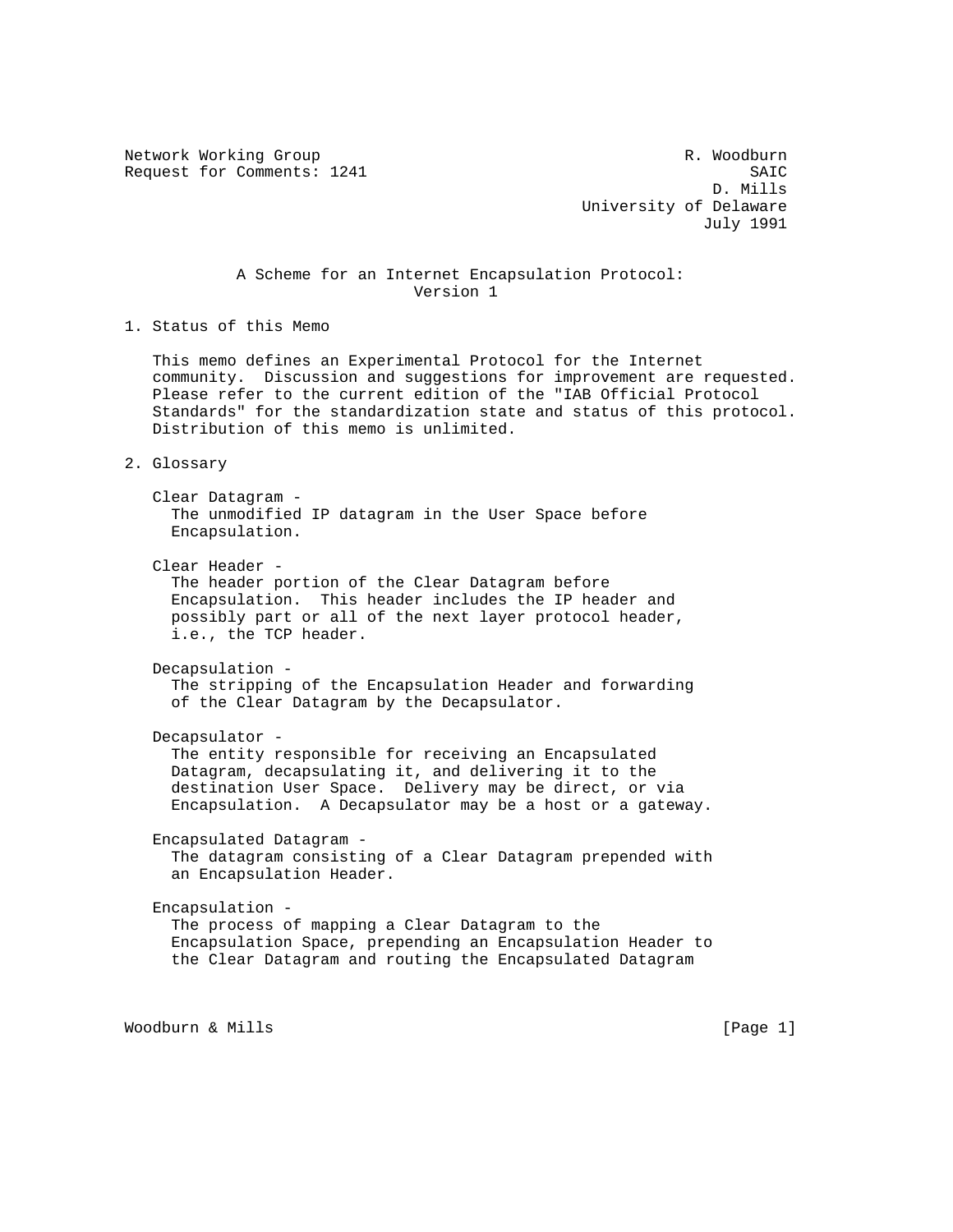to a Decapsulator. Encapsulation Header - The header for the Encapsulation Protocol prepended to the Clear Datagram during Encapsulation. This header consists of an IP header followed by an Encapsulation Protocol Header. Encapsulation Protocol Header - The Encapsulation Protocol specific portion of the Encapsulation Header. Encapsulation Space - The address and routing space within which the Encapsulators and Decapsulators reside. Routing within this space is accomplished via Flows. Encapsulation Spaces do not overlap, that is, the address of any Encapsulator or Decapsulator is unique for all Encapsulation Spaces. Encapsulator - The entity responsible for mapping a given User Space datagram to the Encapsulation Space, encapsulating the datagram, and forwarding the Encapsulated Datagram to a Decapsulator. An Encapsulator may be a host or a gateway.  $F$ ]  $\cap w$  – Also called a "tunnel." A flow is the end-to-end path in the Encapsulation Space over which Encapsulated Datagrams travel. There may be several Encapsulator/Decapsulator pairs along a given flow. Note that a Flow does not denote what User Space gateways are traversed along the path. Flow ID - A 32-bit identifier which uniquely distinguishes a flow in a given Encapsulator or Decapsulator. Flow IDs are specific to a single Encapsulator/Decapsulator Entity and are not global quantities. Mapping Function - This is the function of mapping a Clear Header to a particular Flow. All encapsulators along a given Flow are required to map a given Clear Header to the same Flow. User Address - The address or identifier uniquely identifying an entity within a User Space.

Woodburn & Mills [Page 2]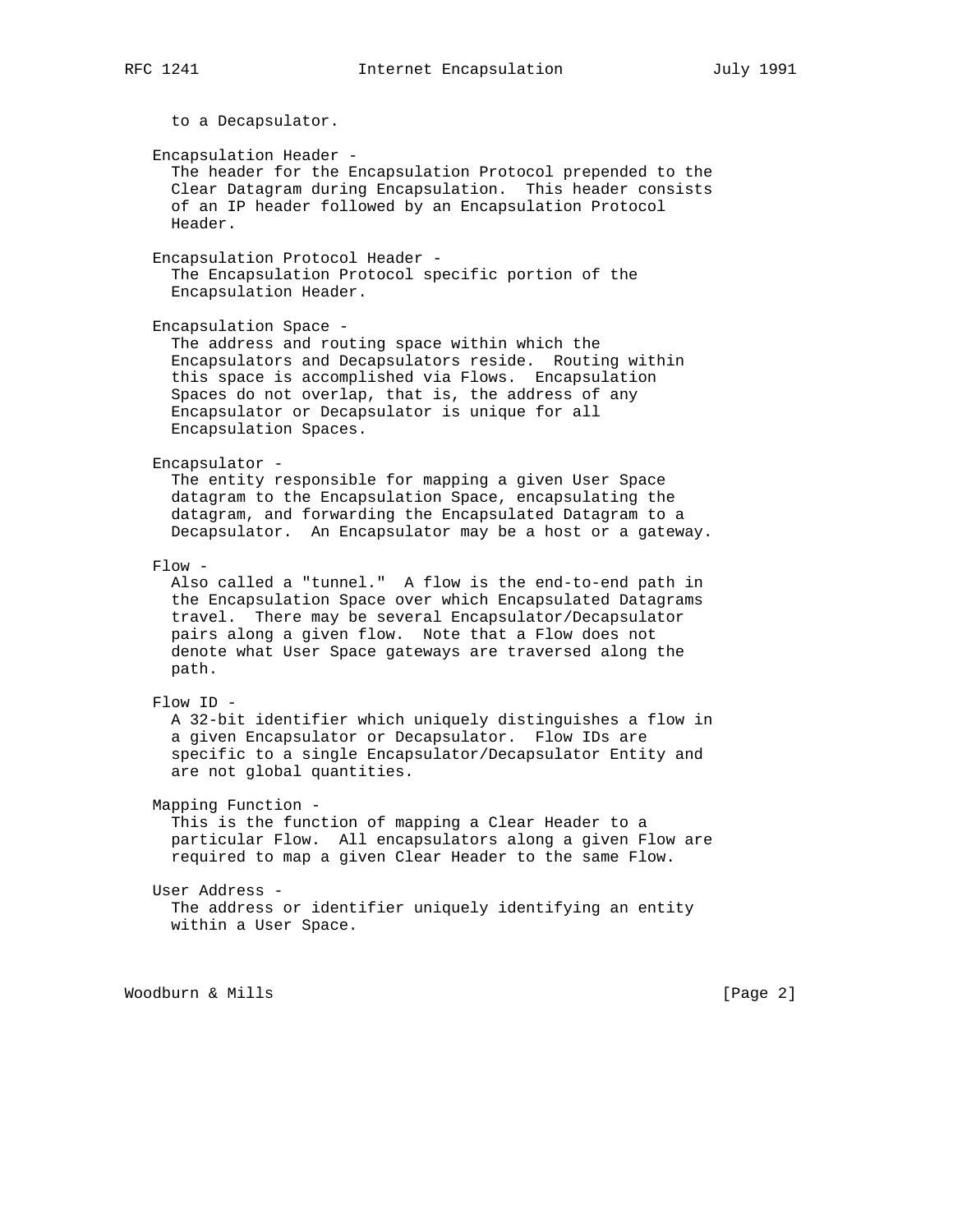Source Route - A complete end-to-end route which is computed at the source and enumerates transit gateways.

User Space -

 The address and routing space within which the users reside. Routing within this space provides reachability between all address pairs within the space. User Spaces do not overlap, that is, a given User Address is unique in all User Spaces.

## 3. Background

 For several years researchers in the Internet community have needed a means of "tunneling" between networks. A tunnel is essentially a Source Route that circumvents conventional routing mechanisms. Tunnels provide the means to bypass routing failures, avoid broken gateways and routing domains, or establish deterministic paths for experimentation.

 There are several means of accomplishing tunneling. In the past, tunneling has been accomplished through source routing options in the IP header which allow gateways along a given path to be enumerated. The disadvantage of source routing in the IP header is that it requires the source to know something about the networks traversed to reach the destination. The source must then modify outgoing packets to reflect the source route. Current routing implementations generally don't support source routes in their routing tables as a means of reaching an IP address, nor do current routing protocols.

 Another means of tunneling would be to develop a new IP option. This option field would be part of a separate IP header that could be prepended to an IP datagram. The IP option would indicate information about the original datagram. This tunneling option has the disadvantage of significantly modifying existing IP implementations to handle a new IP option. It also would be less flexible in permitting the tunneling of other protocols, such as ISO protocols, through an IP environment. An even less palatable alternative would be to replace IP with a new networking protocol or a new version of IP with tunneling built in as part of its functionality.

 A final alternative is to create a new IP encapsulation protocol which uses the current IP header format. By using encapsulation, a destination can be reached transparently without the source having to know topology specifics. Virtual networks can be created by tying otherwise unconnected machines together with flows through an encapsulation space.

Woodburn & Mills [Page 3]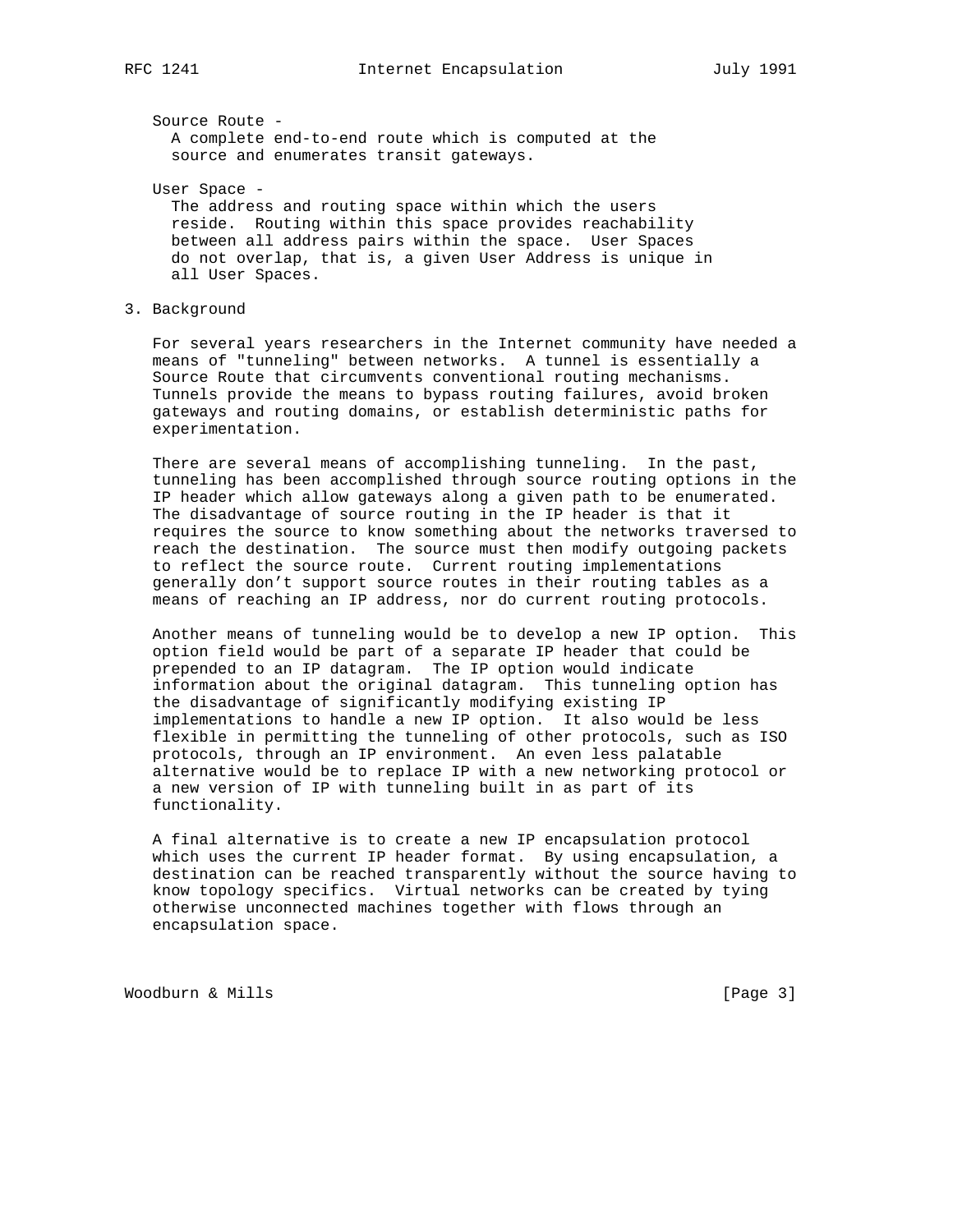



Fig. 1. Encapsulation Architectural Model

 Up until now, there has been no standard for an encapsulation protocol. This RFC provides a means of performing encapsulation in the Internet environment.

4. Architecture and Approach

 The architecture for encapsulation is based on two entities -- an Encapsulator and a Decapsulator. These entities and the associated spaces are shown in Fig. 1.

 Encapsulators and Decapsulators have addresses in the User Spaces to which they belong, as well as addresses in the Encapsulation Spaces to which they belong. An encapsulator will receive a Clear Datagram

Woodburn & Mills [Page 4]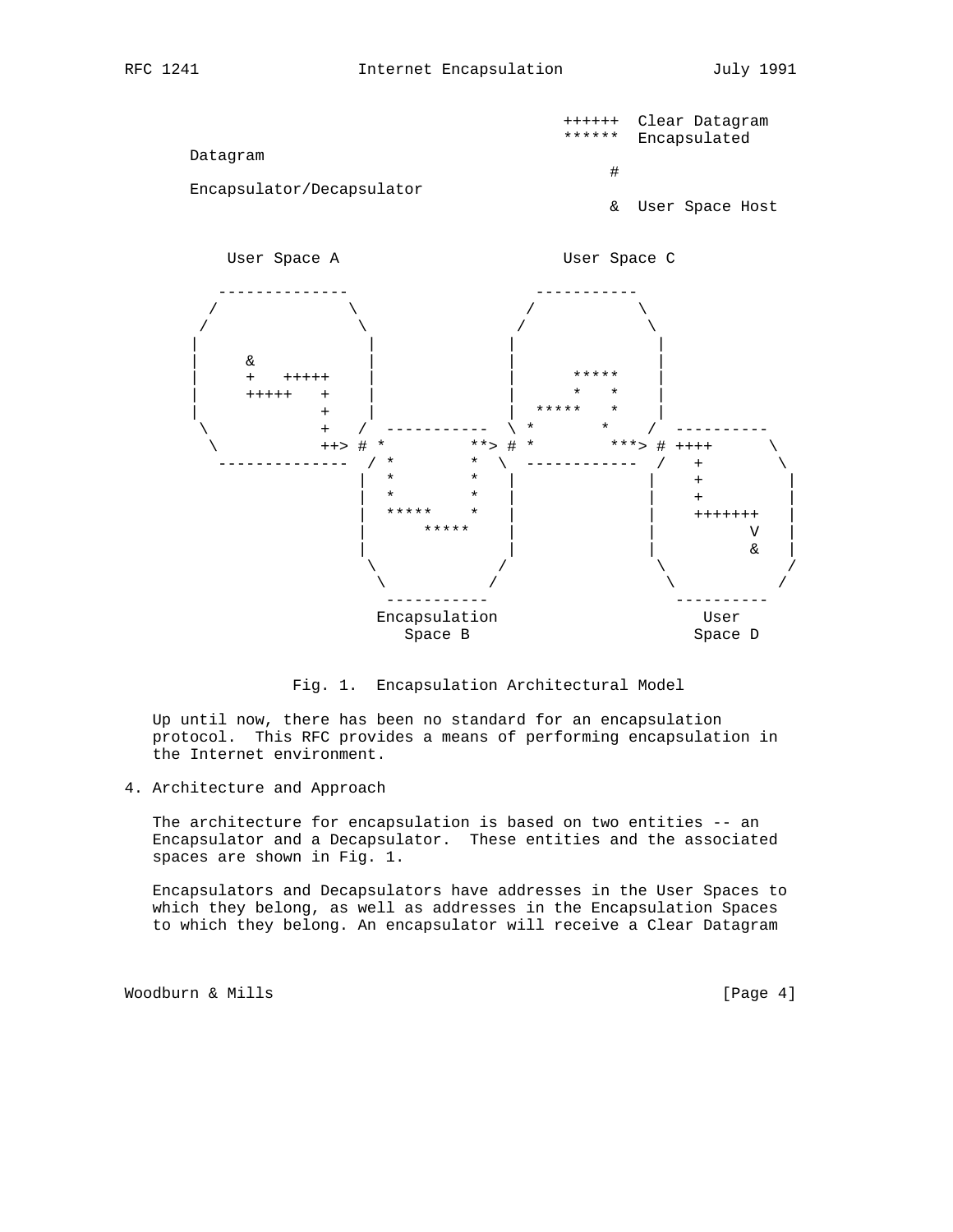from its User Space, and after determining that encapsulation should be used, perform a mapping function which translates the User Space information in the Clear Header to an Encapsulation Header. This Encapsulation Header is then prepended to the Clear Datagram to form the Encapsulated Datagram, as in Fig 2. It is desirable that the encapsulation process be transparent to entities in the User Space. Only the Encapsulator need know that encapsulation is occurring.

|           | Encapsulating   Encapsulation   Clear   Remainder of |  |
|-----------|------------------------------------------------------|--|
| IP Header | Protocol Header   Header   Clear Datagram            |  |
|           |                                                      |  |

| Encapsulation Header | Clear Datagram |  |
|----------------------|----------------|--|

#### Fig. 2. Example of an Encapsulated Datagram

 The Encapsulator forwards the datagram to a Decapsulator whose identity is determined at the time of encapsulation. The Decapsulator receives the Encapsulated Datagram and removes the Encapsulation Header and treats the Clear Datagram as if it were received locally. The requirement for the address of the Decapsulator is that it be reachable from the Encapsulator's Encapsulation Space address.

| | |

5. Generation of the Encapsulation Header

 The contents of the Encapsulation Header are generated by performing a mapping function from the Clear Header to the contents of the Encapsulation Header. This mapping function could take many forms, but the end result should be the same. The following paragraphs describe one method of performing the mapping. The process is illustrated in Fig. 3.

 In the first part of the mapping function, the Clear Header is matched with stored headers and masks to determine a Flow ID. This is essentially a "mask-and-match" table look up, where the lookup table holds three entries, a Clear Header, a header mask, and a corresponding Flow ID. The mask can be used for allowing a range of source and destination addresses to map to a given flow. Other fields, such as the IP TOS bits or even the TCP source or destination port addresses could also be used to discriminate between Flows. This flexibility allows many possibilities for using the mapping function. Not only can a given network be associated with a particular flow, but even a particular TCP protocol or connection

Woodburn & Mills [Page 5]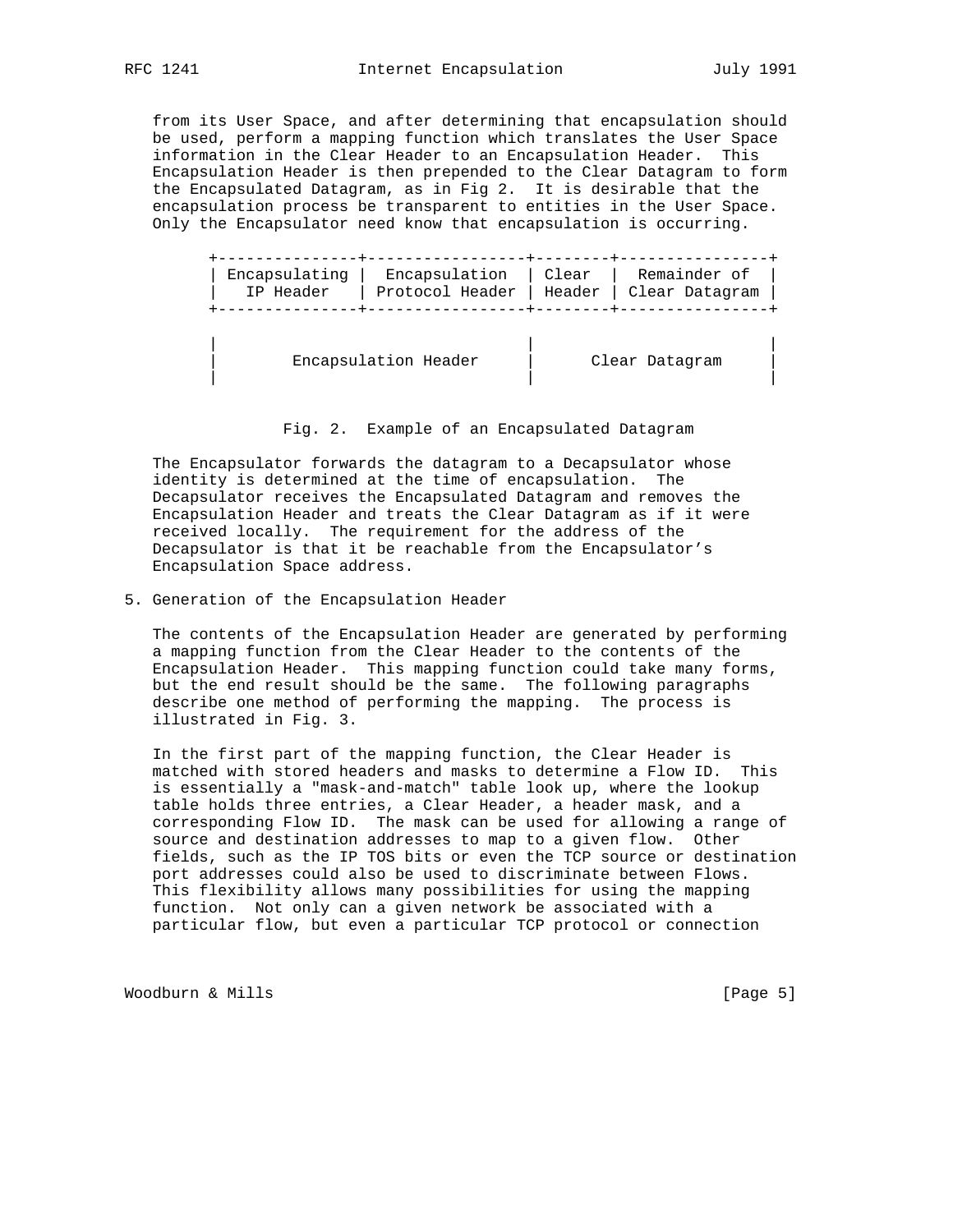could be distinguished from another.

 How the lookup table is built and maintained is not part of this protocol. It is assumed that it is managed by some higher layer entity. It would be sufficient to configure the tables from ascii text files if necessary.



#### Fig. 3. Generation of the Encapsulation Header

 The Flow IDs are managed at a higher layer as well. An example of how Flow IDs can be managed is found in the Setup protocol of the Inter-Domain Policy Sensitive Routing Protocol (IDPR). [4] The upper layer protocol would be responsible for maintaining information not carried in the encapsulation protocol related to the flow. This could include the information necessary to construct the Encapsulation Header (described below) as well as information such as the type of data being encapsulated (currently only IP is defined), and the type of authentication used if any. Note that IDPR Setup requires the use of a longer Flow ID which is unique for the entire universe of Encapsulators and is the same at every Encapsulator.

 The Flow ID that results from the mapping of a Clear Header is a 32 bit quantity and identifies the Flow as it is seen by the Encapsulator. If a Clear Datagram must be encapsulated and decapsulated several times in order reach the destination, the Flow ID may be different at each Encapsulator, but need not be. The Flow ID acts as an index into a table of Encapsulation Header information that is used to build the Encapsulation Header. Note that the decision to make the Flow ID local to the Encapsulator is due to the difficulty in choosing and maintaining globally unique identifiers.

 The intermediate step of using a Flow ID entirely optional. The important requirement is that all Encapsulators along a Flow map the same Clear Header to the same Flow (which could be identified by different identifiers along the way). However, by allowing for a

Woodburn & Mills [Page 6]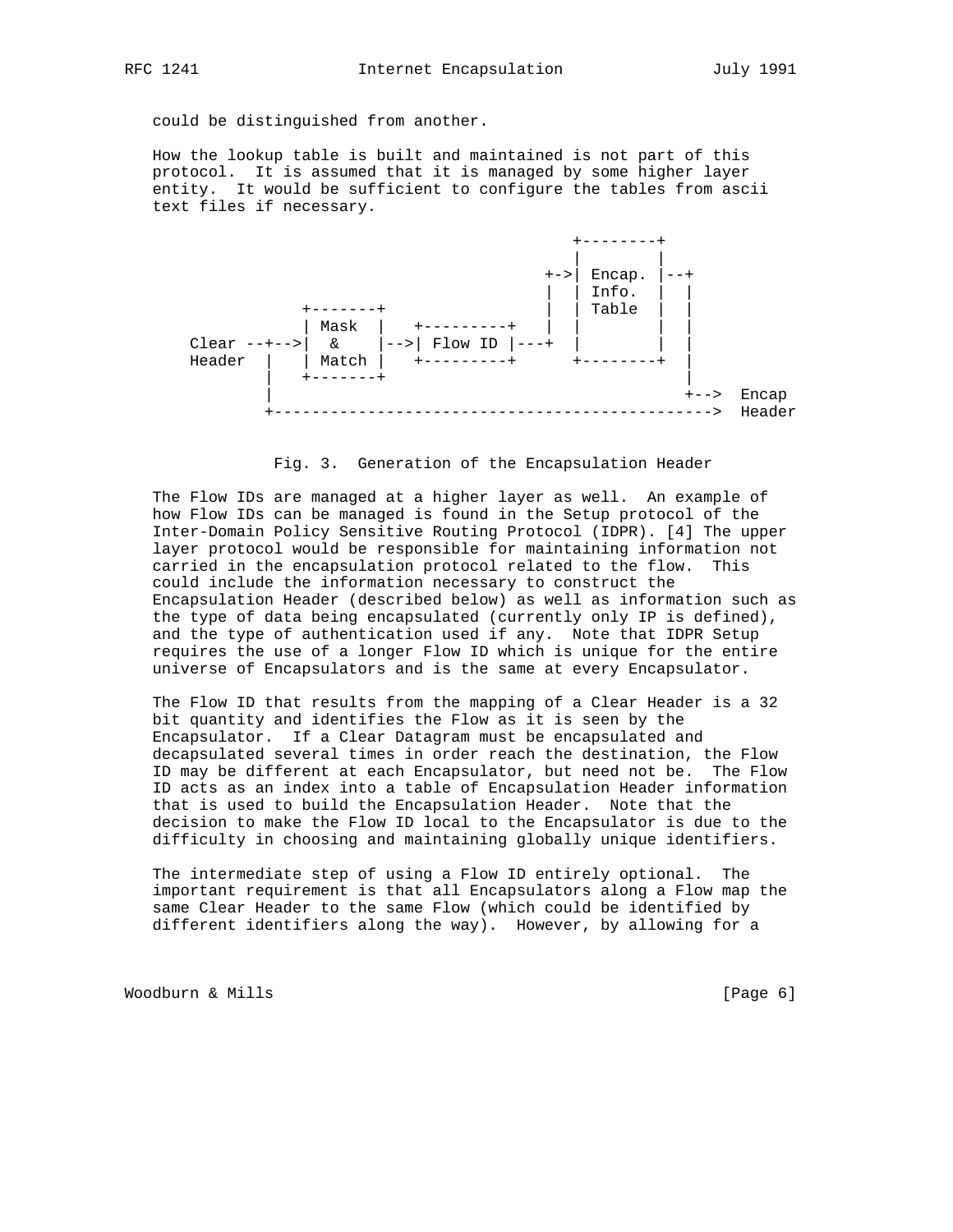Flow ID in the protocol, a more efficient implementation of the mapping function becomes possible. This is discussed in more detail when we consider the Decapsulator. The following information is required to construct the Encapsulation Header: Flow ID - This is the key for this table of information and represents the Flow ID relative to the current Encapsulator. Decapsulator Address - The IP address of the Decapsulator in the Encapsulation Space must be known to build the IP portion of the Encapsulation Header. Decapsulator's Flow ID - The Flow ID, if any, for the Flow as seen by the Decapsulator must be known. Previous Encapsulator's Address - If this is not the first Encapsulator along the Flow, the previous Encapsulator's address must be known for error reporting. Previous Encapsulator's Flow ID - In addition to the previous Encapsulator's address, the Flow ID of the Flow relative to the previous Encapsulator must be known. The Encapsulation Header consists of an IP Header as well as an Encapsulation Protocol Header. The two pieces of information required for the Encapsulation Protocol Header which must be determined at the time of encapsulation are the protocol which is being encapsulated and the Flow ID to send to the Decapsulator. The generation of the IP header is more complicated. There are two possible ways each field in the Clear Header could related to the new IP header. Copy - Copy the existing field from the Clear Header to the IP header in the Encapsulation Header. Ignore - The field may or may not have existed in the Clear Header, but does not apply to the new IP header.

Woodburn & Mills [Page 7]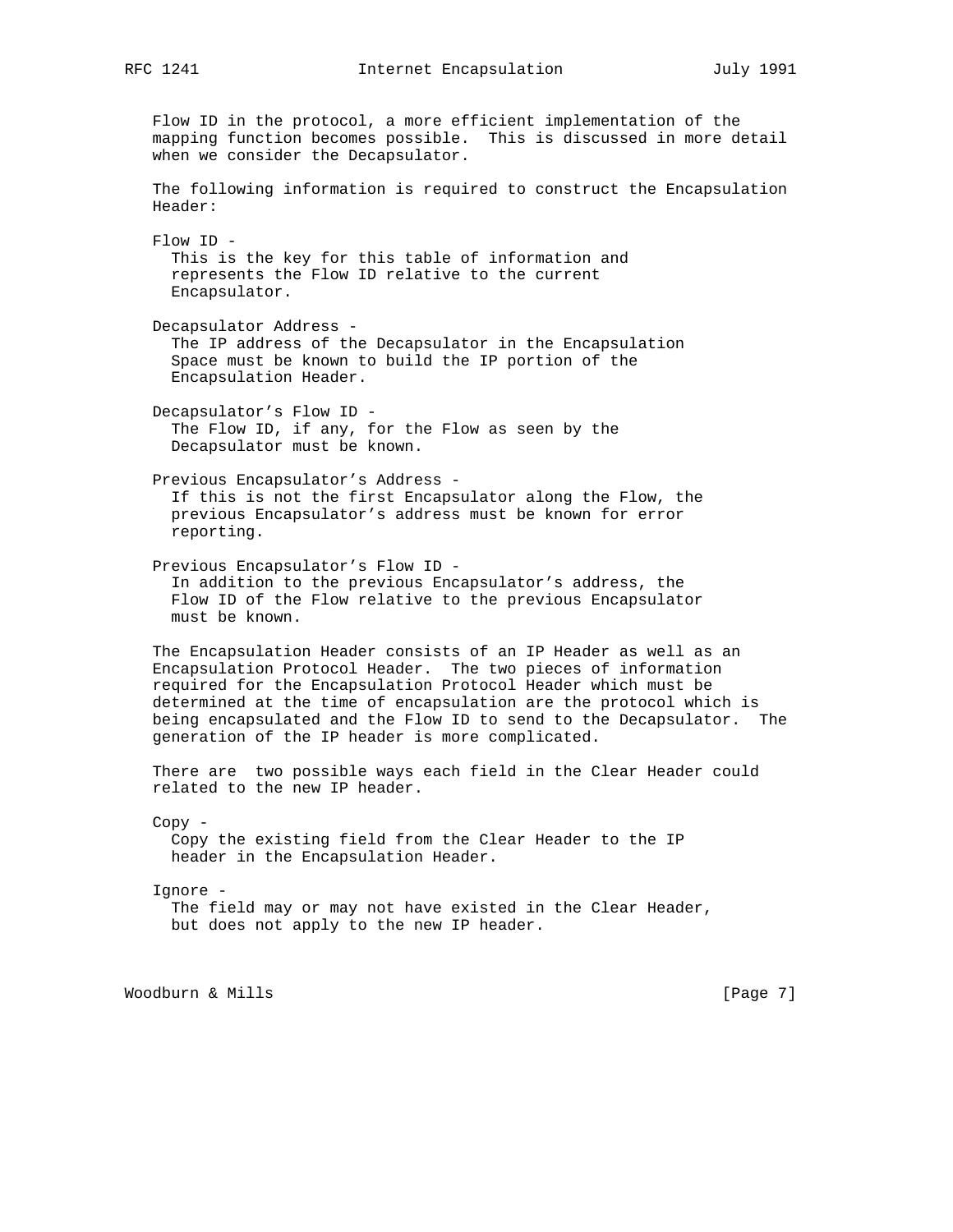The IP header has a fixed portion and a variable portion, the options list. A summary of all possible IP fields and the relation to the Clear Header follows in Table 1. [2]

 Note that most of the fields in the Clear Header are simply ignored. Fields such as the Header Length in the Clear Header have no effect on the Header Length of the new IP header. The fields which are more interesting and require some thought are now discussed.

 The Quality of Service bits should be copied from the Clear Header to the new IP header. This is in keeping with the transparency principle that if the User Space was providing a given service, then the Encapsulation Space must provide the same service.

 The More Fragments bit and Fragment Offset should not be copied, since the datagram being built is a complete datagram, regardless of the status of the encapsulated datagram. If the completed datagram is too large for the interface, it will be fragmented for transmission to the decapsulator by the normal IP fragmentation mechanism.

 The Don't Fragment bit should not be copied into the Encapsulation Header. The transparency principle would again be violated. It should be up to the Encapsulator to decide whether fragmentation should be allowed across the Encapsulation Space. If it is decided that the DF bit should be used, then ICMP message would be returned if the Encapsulated Datagram required fragmentation across the Encapsulation Space The mechanism for returning an ICMP message to the source in the User space will have to be modified, however, and this is discussed in the Appendix B.

 Regarding the Time To Live (TTL) field, the easiest thing to do is to ignore the TTL from the Clear Header. If this field were copied from the Clear Header to the new IP header, the packet life might be prematurely exceeded during transit in the Encapsulation Space. This breaks the transparency rule of encapsulation as seen from the User Space. The TTL of the Clear Header is decremented before encapsulation by the IP forwarding function, so there is no chance of a packet looping forever if the links of a Flow form a loop.

Woodburn & Mills [Page 8]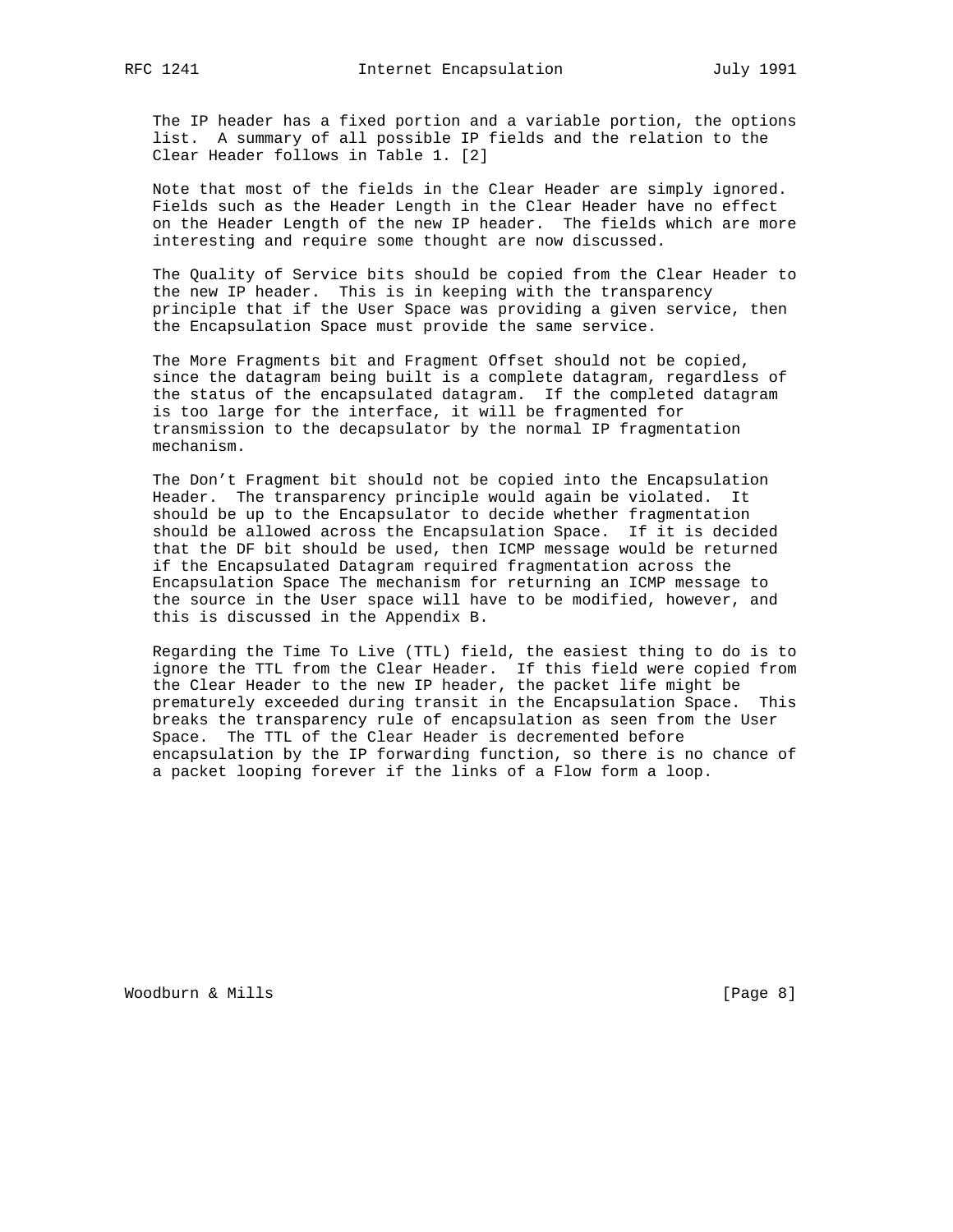| Field                                                                                                                                                                                                                                                                                                                                                                               | Mapping                                                                                                                                                                                                            |
|-------------------------------------------------------------------------------------------------------------------------------------------------------------------------------------------------------------------------------------------------------------------------------------------------------------------------------------------------------------------------------------|--------------------------------------------------------------------------------------------------------------------------------------------------------------------------------------------------------------------|
| Version<br>Header Length<br>Precedence<br>QoS bits<br>Total Length<br>Identification<br>Don't Fragment Bit<br>More Fragments Bit<br>Fragment Offset<br>Time to Live<br>Protocol<br>Header Checksum<br>Source Address<br>Destination Address<br>End of Option List<br>NOP Option<br>Security Option<br>LSR Option<br>SSR Option<br>RR Option<br>Stream ID Option<br>Timestamp Option | Ignore<br>Ignore<br>Copy<br>Copy<br>Ignore<br>Ignore<br>Ignore<br>Ignore<br>Ignore<br>Ignore<br>Ignore<br>Ignore<br>Ignore<br>Ignore<br>Ignore<br>Ignore<br>Copy<br>Ignore<br>Ignore<br>Ignore<br>Ignore<br>Ignore |
|                                                                                                                                                                                                                                                                                                                                                                                     |                                                                                                                                                                                                                    |

Table 1. Summary of IP Header Mappings

 The protocol field for the new IP header should be filled with the protocol number of the encapsulation protocol.

 The source address in the new IP header becomes the IP address of the Encapsulator in the Encapsulation Domain. The destination address becomes the IP address of the Decapsulator as found in the encapsulation table.

 IP Options are generally not copied because most don't make sense in the context of the Encapsulation Space, as the transparency principle would indicate. The security option is probably the one option that should get copied for the same reason QOS and precedence fields are copied, the Encapsulation Space must provide the expected service. Timestamp, Loose Source Route, Strict Source Route, and Record Route are not copied during encapsulation.

## 6. Decapsulation

In the ideal situation, a Decapsulator receives an Encapsulated

Woodburn & Mills [Page 9]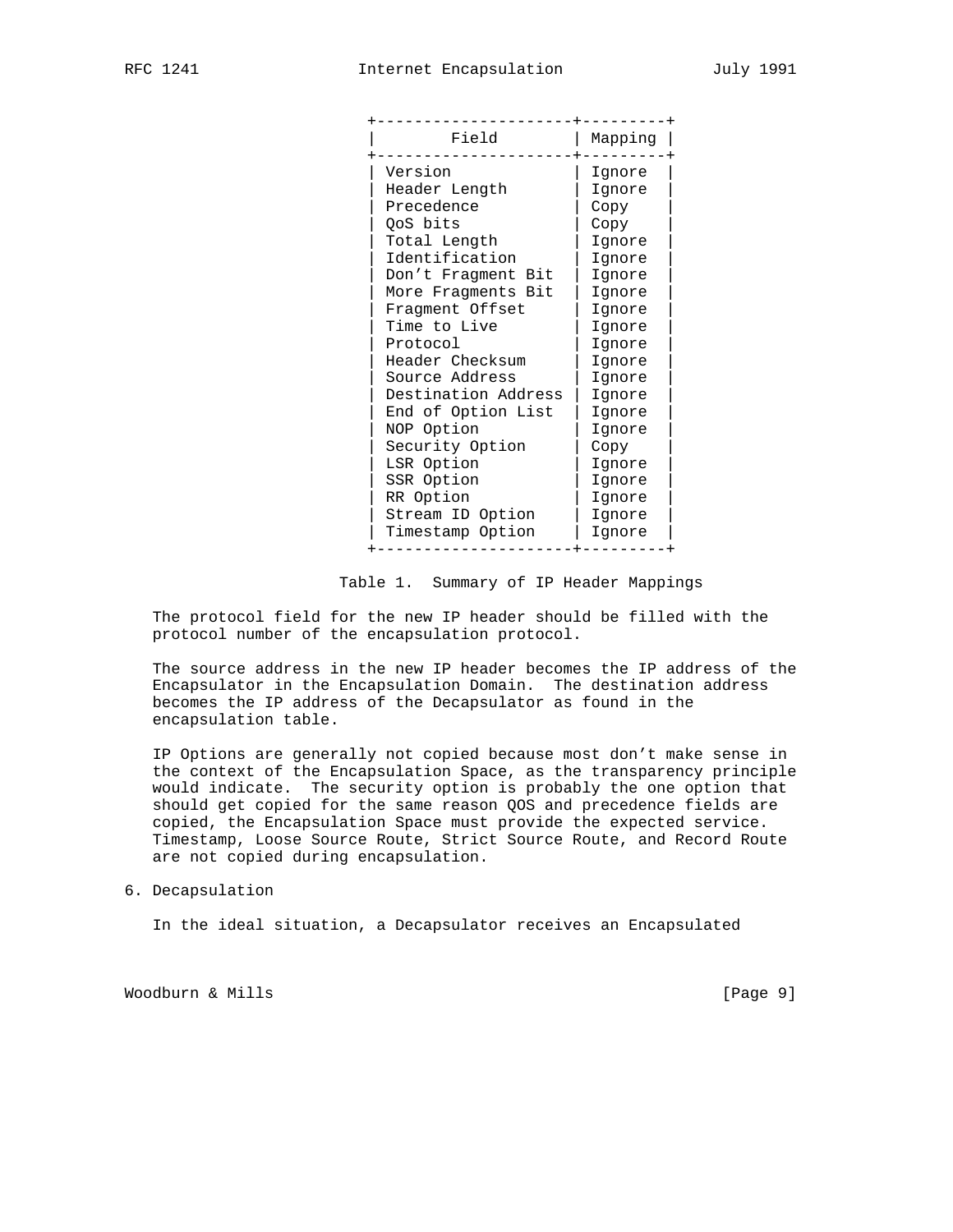Datagram, strips off the Encapsulation Header and sends the Clear Datagram back into IP so that it is forwarded from that point. However, if the Clear Datagram has not reached the destination User Space, it must again be encapsulated to move it close to the destination User Space. In this latter case the Decapsulator would become an Encapsulator and would perform the same calculation to generate the Encapsulation Header as did the previous Encapsulator. In order to make this process more efficient, the use of Flow IDs have been incorporated into the protocol.

 When Flow IDs are used, the Flow ID received in the Encapsulation Header corresponds to a stored Flow ID in the Decapsulator. At this point the Decapsulator has the option of bypassing the mask and match operation on the Clear Header. The received Flow ID can be used to point directly into the local Encapsulator tables for the construction of the next Encapsulation Header. If the Flow ID is unknown, an error message is sent back to the previous Encapsulator to that effect and a signal is sent to upper layer entity managing the encapsulation tables.

 Because the normal IP forwarding mechanism is being bypassed when Flow IDs are used, certain mechanisms normally handled by IP must be taken care of by the Decapsulator before encapsulation. The Decapsulator must decrement the TTL before the next encapsulation occurs. If a Time Exceeded error occurs, then an ICMP message is sent to the source indicated in the Clear Header.

7. Error Messages

 There are two kinds of error message built into the encapsulation protocol. The first is used to report unknown flow identifiers seen by a Decapsulator and the second is for the forwarding of ICMP messages.

 When a Decapsulator is using the received Flow ID in an Encapsulation Header to forward a datagram to the next Decapsulator in a Flow, it is possible that the Flow ID may not be known. For this case the Decapsulator will notify the previous Encapsulator that the Flow was not known so that the problem may be reported to the layer responsible for the programming of the Flow tables. This is accomplished through an encapsulation error message.

 If an Encapsulator receives an ICMP messages regarding a given flow, this message should be forwarded backwards along the flow to the source Encapsulator. This is accomplished by the second kind of error message. The ICMP message will contain the Flow ID of the message which caused the error. This Flow ID must be translated to the Flow ID relative to the Encapsulator to which the error message

Woodburn & Mills [Page 10]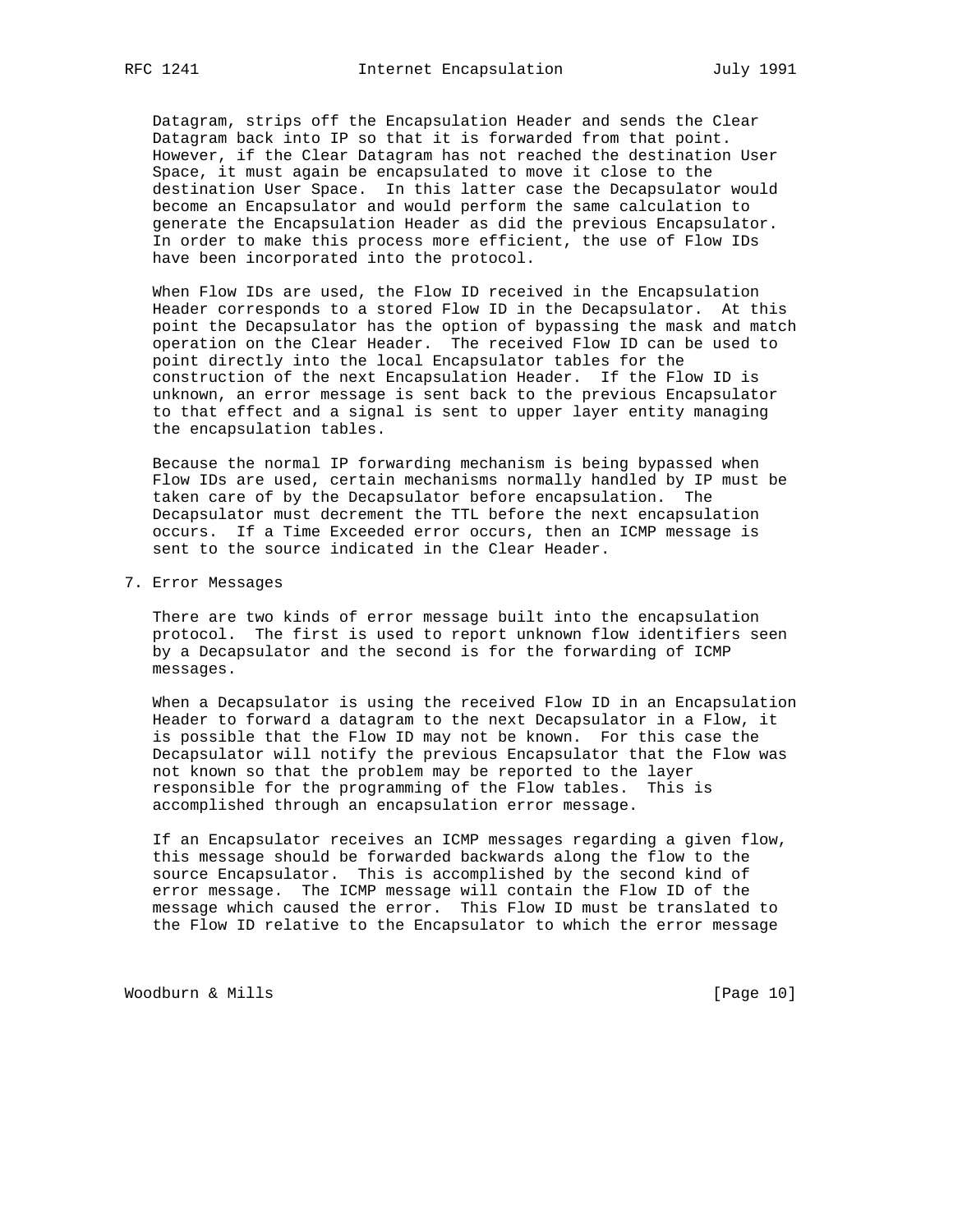is sent.

 If an error occurs while sending any error message, no further error message are generated.

- 8. References
	- [1] J. Postel, Internet Control Message Protocol, RFC 792, September 1981.
	- [2] J. Postel, Internet Protocol, RFC 791, September 1981.
	- [3] J. Postel, Transmission Control Protocol, RFC 793, September 1981.
	- [4] ORWG, Inter-Domain Policy Routing Protocol Specification and Usage, Draft, August 1990
- A. Packet Formats

 This section describes the packet formats for the encapsulation protocol.

|      |     |       | 'n                     |          |  |
|------|-----|-------|------------------------|----------|--|
|      |     |       |                        |          |  |
| Vers | H L | $M$ T | $\vert$ RC             | Checksum |  |
|      |     |       |                        |          |  |
|      |     |       | Flow ID                |          |  |
|      |     |       | --+-+-+-+-+-+-+-+-+-+- |          |  |

Fig. A.1. Encapsulation Protocol Header Example

- Vers 4 bits The version number of the encapsulation protocol. The version of the protocol described by this document is 1.
- HL 4 bits The header length of the Encapsulation Protocol Header in octets.
- MT 4 bits The message type of the Encapsulation Protocol message. A data message has a message type of 1. An error message has a message type of 2.
	- RC 4 bits The reason code. This field is unused in the Data Message and must have a value of 0. In the Error Message it contains the reason code for the Error Message. Defined reason code

Woodburn & Mills [Page 11]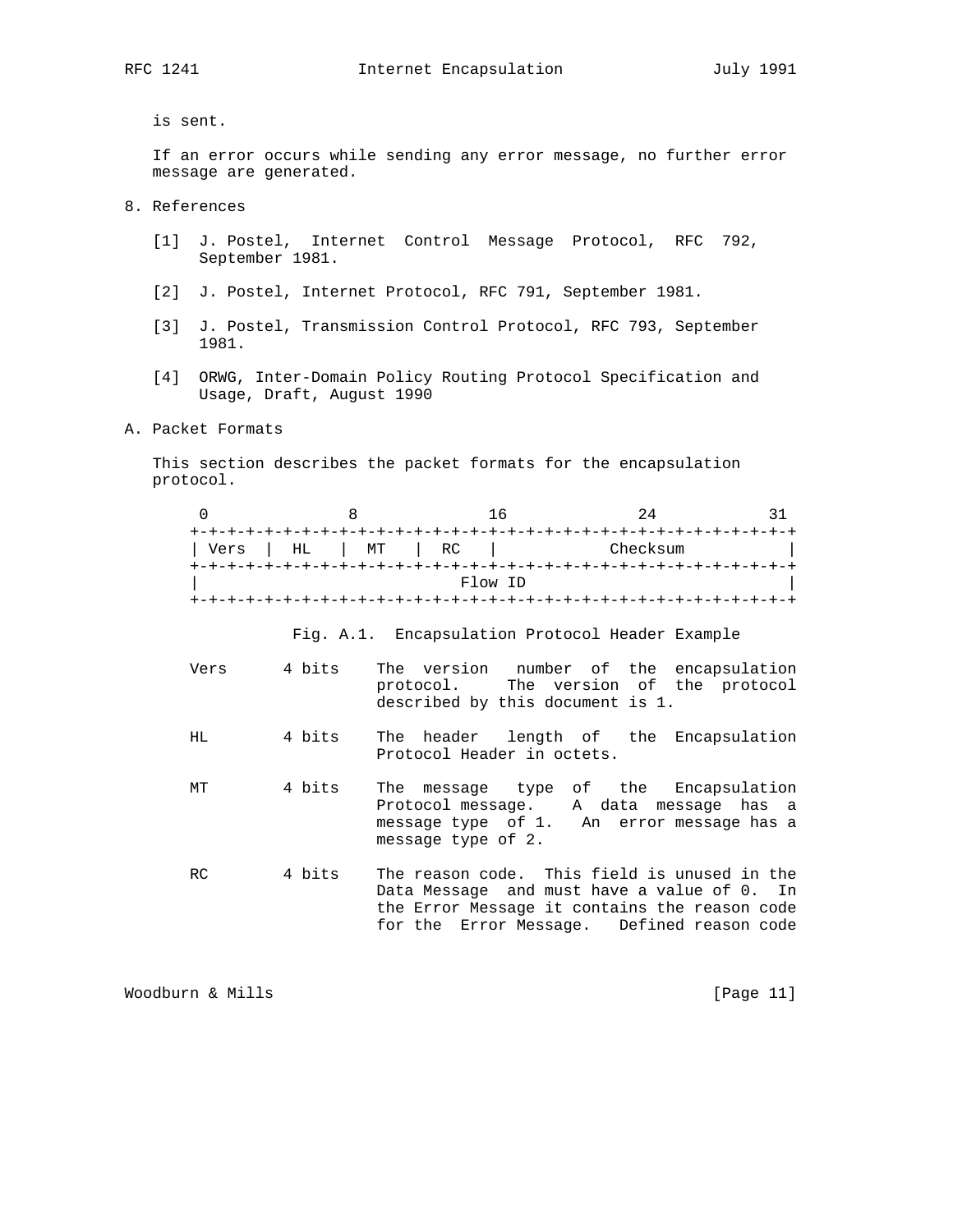values are:

- 1 Unknown Flow ID 2 ICMP returned
- Checksum 16 bits A one's complement checksum for the Encapsulation Protocol Header. This field is set to 0 upon calculation of the checksum and is filled with the checksum calculation result before the data message is sent.
- Flow ID 32 bits The Flow ID as seen by the Decapsulator or Encapsulator to which this message is being sent. In the case of an Unknown Flow ID error, the Flow ID causing the error is used.

For Data Messages, the Encapsulation Protocol Header is followed by the Clear Datagram. For Error Messages, the header is followed by the ICMP message being forwarded along a flow.

B. Encapsulation and Existing IP Mechanisms

 This section discusses in detail the effect of this encapsulation protocol upon the existing mechanisms available with IP and some the possible effects of IP mechanisms upon this protocol. Specifically these are Fragmentation and ICMP messages.

B.1 Fragmentation and Maximum Transmission Unit

 An immediate concern of using an encapsulation mechanism is that of restrictions based upon MTU size. The source of a Clear Datagram is going to generate packets consistent with MTU of the interface over which datagram is transmitted. If these packets reach an Encapsulator and are encapsulated, they may be fragmented if they are larger than the MTU of the Encapsulator, even though the physical interfaces of the source and Encapsulator may have the same MTU. Because the Encapsulated Datagram is sent to the Decapsulator using IP, there is no problem in allowing IP to perform fragmentation and reassembly. However, fragmentation is known to be inefficient and is generally avoided. Because a new header is being prepended to the Clear Datagram by the encapsulation process, the likelihood of fragmentation occurring is increased. If the Encapsulator decides to disallow fragmentation through the Encapsulation Space, it must send an ICMP message back to the source. This means that the MTU of the interface in the encapsulation space is effectively smaller than that of the physical MTU of the interface.

Fragmentation by intermediate User Space Gateways introduces another

Woodburn & Mills [Page 12]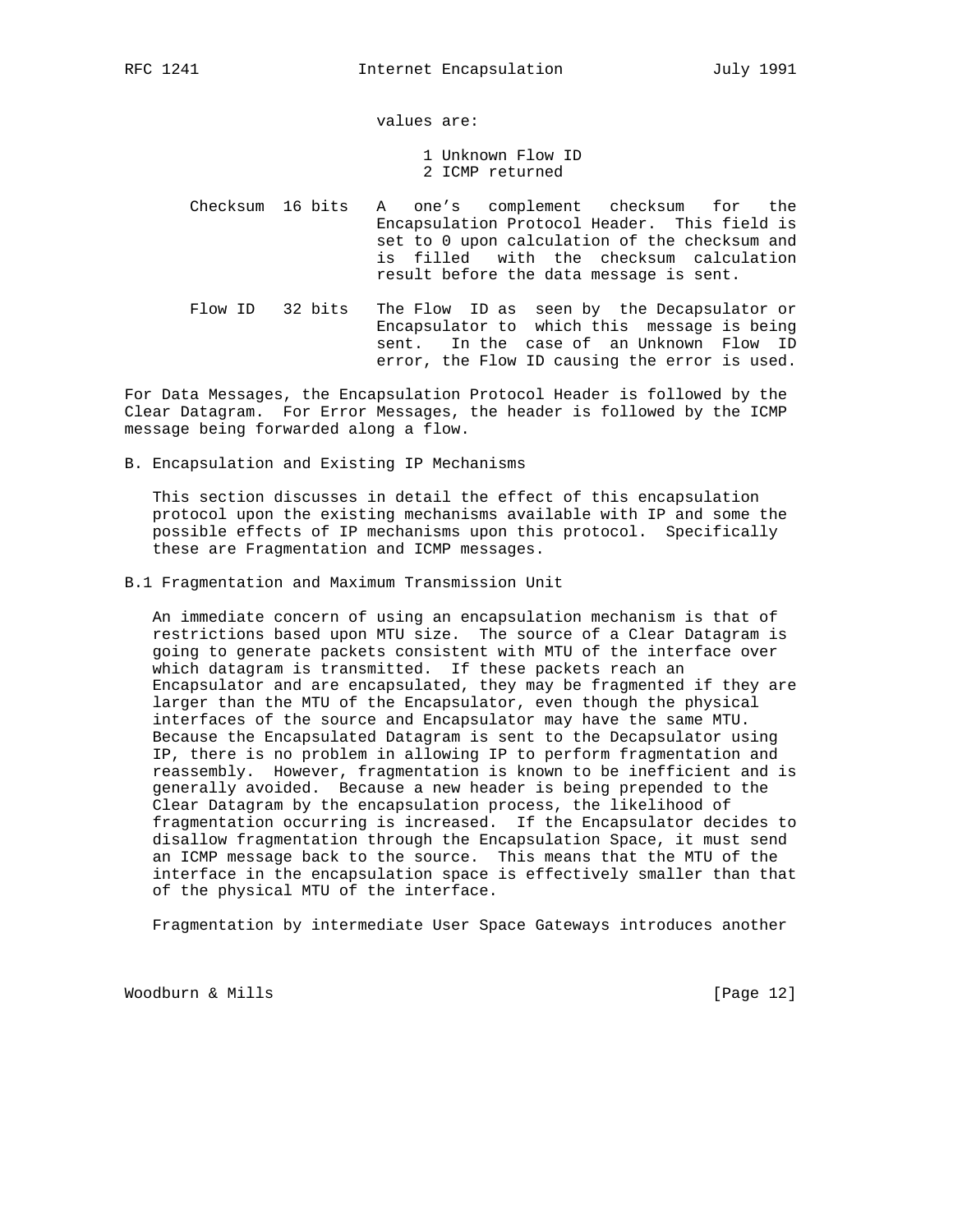problem. Fragmentation occurs at the IP level. If a TCP protocol is in use and fragmentation occurs, the TCP header is contained in the first fragment, but not the following fragments. [3] If these fragments are forwarded by an Encapsulator, discrimination of the Clear Header for a given flow will only be able to occur on the IP header portion of the Clear Header. If discrimination is attempted on the TCP portion of the header, then only the first fragment will be matched, while remaining fragments will not.

### B.2 ICMP Messages

 The most controversial aspect of encapsulation is the handling of ICMP messages. [1] Because the Encapsulation Header contains the source address of the Encapsulator in the Encapsulation Space, ICMP messages which occur within the Encapsulation Space will be sent back to the Encapsulator. Once the Encapsulator receives the ICMP message, the question is what should the next action be. Since the original source of the Clear Datagram knows nothing about the Encapsulation Space, it does not make sense to forward an ICMP message on to it and ICMP message are not supposed to beget ICMP messages. Yet not sending the original source something may break some important mechanisms.

 In addition to deciding what to forward to the source of the Clear Datagram, there is the problem of possibly not having enough information to send anything at all back to the source. An ICMP message returns the header of the offending message and the first eight octets of the data after the header. For the case of the encapsulation protocol, this translates to the IP portion of the Encapsulation Header, the first eight octets of the Encapsulation Protocol Header, and nothing else. The contents of the Clear Datagram are completely lost. Therefore, for the Encapsulator to send an ICMP message back to the source it has to reconstruct the Clear Header. However, it is essentially impossible to reproduce the exact header.

 For the purpose of this specification, the Flow ID has been assumed to be a unique one way mapping from a Clear Header. There is no guarantee that the Flow ID could be used to map back to the Clear Header, since several headers potentially map to the same flow. With there being no effective way to regenerate the original datagram, some compromises must be examined.

 For each of the possible ICMP messages, the alternatives and impact will be assessed. There are three categories of ICMP message involved. The first is those ICMP messages which are not applicable in the context of Encapsulation. These are: Echo/Echo Reply and Timestamp/Timestamp Reply.

Woodburn & Mills [Page 13]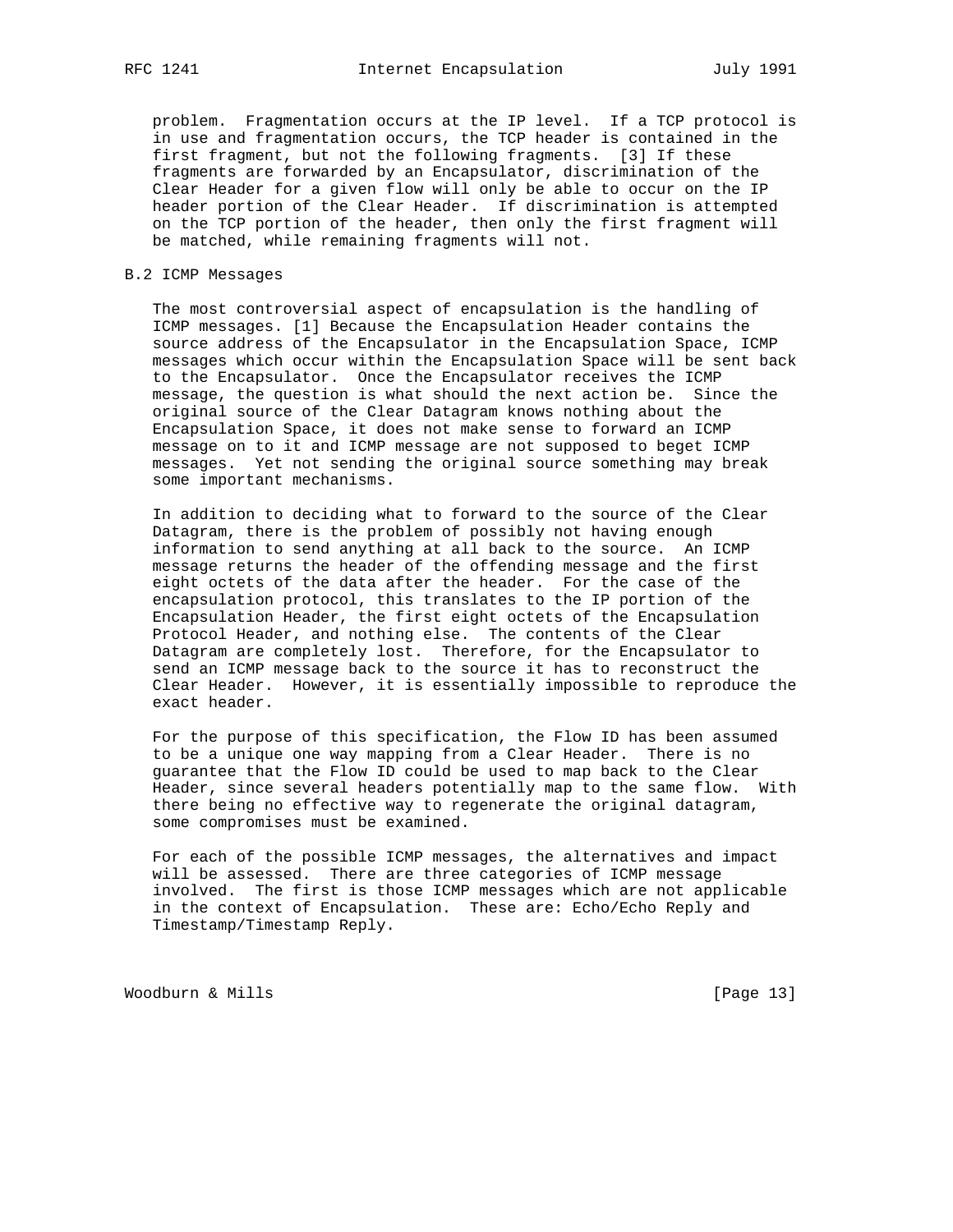The second category are those ICMP messages which concern mechanisms local to the encapsulation domain. These are messages which would not make sense to the original source if it did receive them. In these cases the encapsulator will have to decide what to do, but no ICMP message need be sent back to the original source. The datagram will simply be lost, IP is not meant to be a reliable protocol. Subsequent messages received for encapsulation may cause the encapsulator to generate ICMP Destination Unreachable messages back to the original source if the encapsulator can no longer send messages to the destination decapsulator. This requires that ICMP messages inside the encapsulation domain affect the mapping from the Flow ID. ICMP messages in the second category are: Parameter Problem, Redirect, Destination Unreachable, Time Exceeded.

 Finally there is one ICMP message which has direct bearing on the operation of the original source of datagrams destined for encapsulation, the ICMP Source Quench message. The only possible mechanism available to the Encapsulator to handle this message is for the source quench message set a flag for the offending Flow ID such that subsequent messages that map the Flow cause the generation of a source quench back to the original source before the datagram is encapsulated.

 This last mechanism may be a solution for the more general problem. The rule of thumb could be that when an ICMP message is received for a given flow, then flag the Flow so that then next message encapsulated will cause the next message encapsulated on that flow to force an ICMP message to the source. After the ICMP message is sent to the source, the mechanism could be reset. This would effectively cause every other packet to receive an ICMP message if there were a persistent problem. This mechanism is probably only safe for Unreachable messages and Source Quench.

C. Reception of Clear Datagrams

 In order to use the encapsulation protocol a modification is required to IP forwarding. There must be some way for the IP module in a system to pass Clear Datagrams to the encapsulation protocol. A suggested means of doing this is to make an addition to a system's routing table structures. A flag could be added to a route that tells the forwarding function to use encapsulation. Note that the default route could also be set to use encapsulation.

 With this mechanism in place, a system's IP forwarding mechanism would examine its routing tables to try and match the IP destination to a specific route. If a route was found, it would be then checked to see if encapsulation should be used. If not the packet would be handled normally. If encapsulation was turned on for the route, then

Woodburn & Mills [Page 14]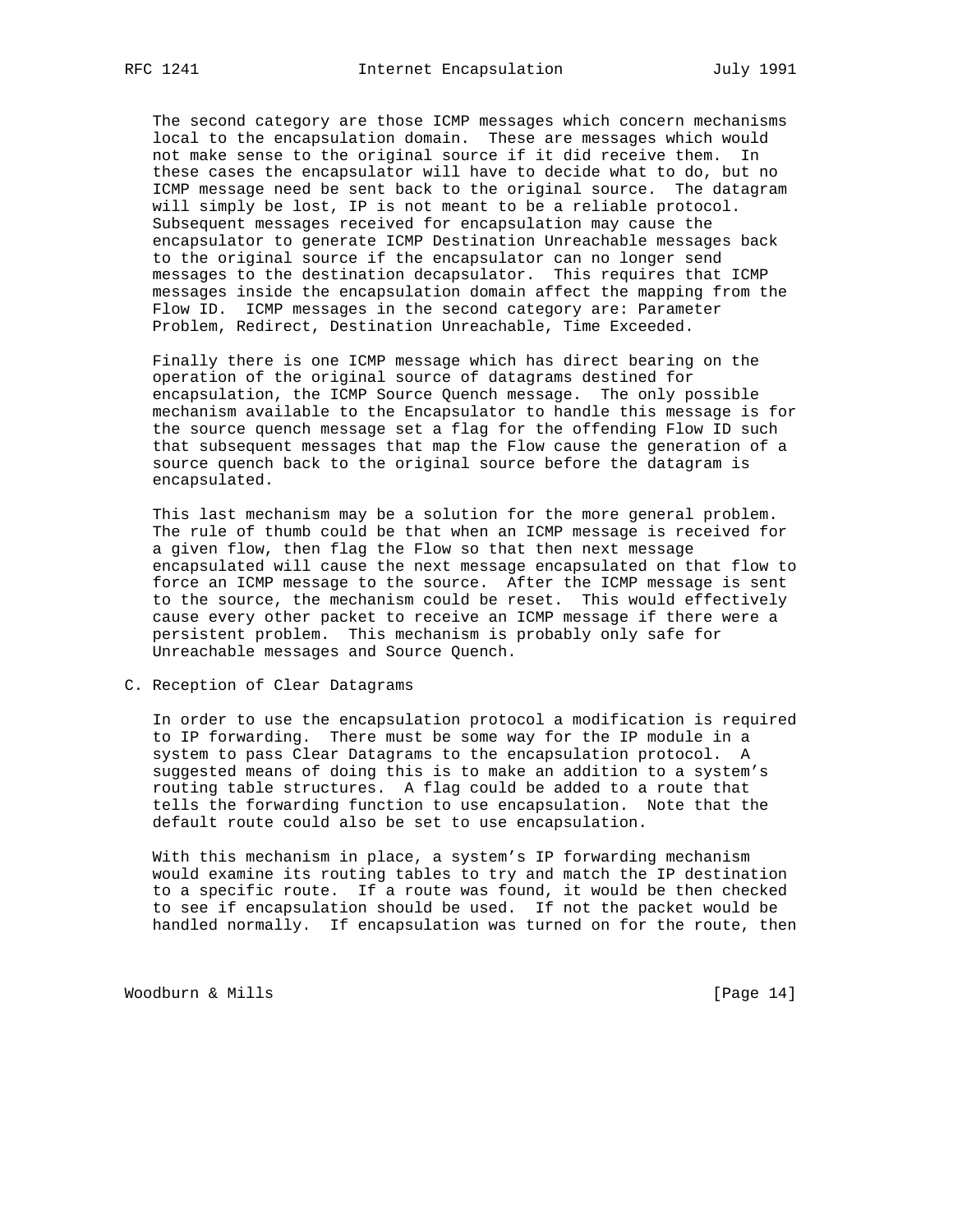the datagram would be sent to encapsulation for forwarding.

 In addition to snagging packets as they are forwarded, something must be done at the last Decapsulator on a given flow so that packets that are decapsulated are properly dumped into the IP module for delivery. Because the packets are encapsulated just before forwarding, it should be a simple matter for decapsulated datagrams to be injected into the output portion of IP. However, the source address in the Clear Header must not change. The address must remain the address of the source in the source User Space and not be overwritten with that of the Decapsulator.

D. Construction of Virtual Networks with Encapsulation

 Because of the modification to the routing table to permit encapsulation, it becomes possible to specify a virtual interface whose sole purpose is encapsulation. Using this mechanism, it would become possible to link topologically distant entities with Flows. This would allow the construction of a Virtual Network which would overlay the actual routing topology. An example of such a virtual network is shown in Fig. 4.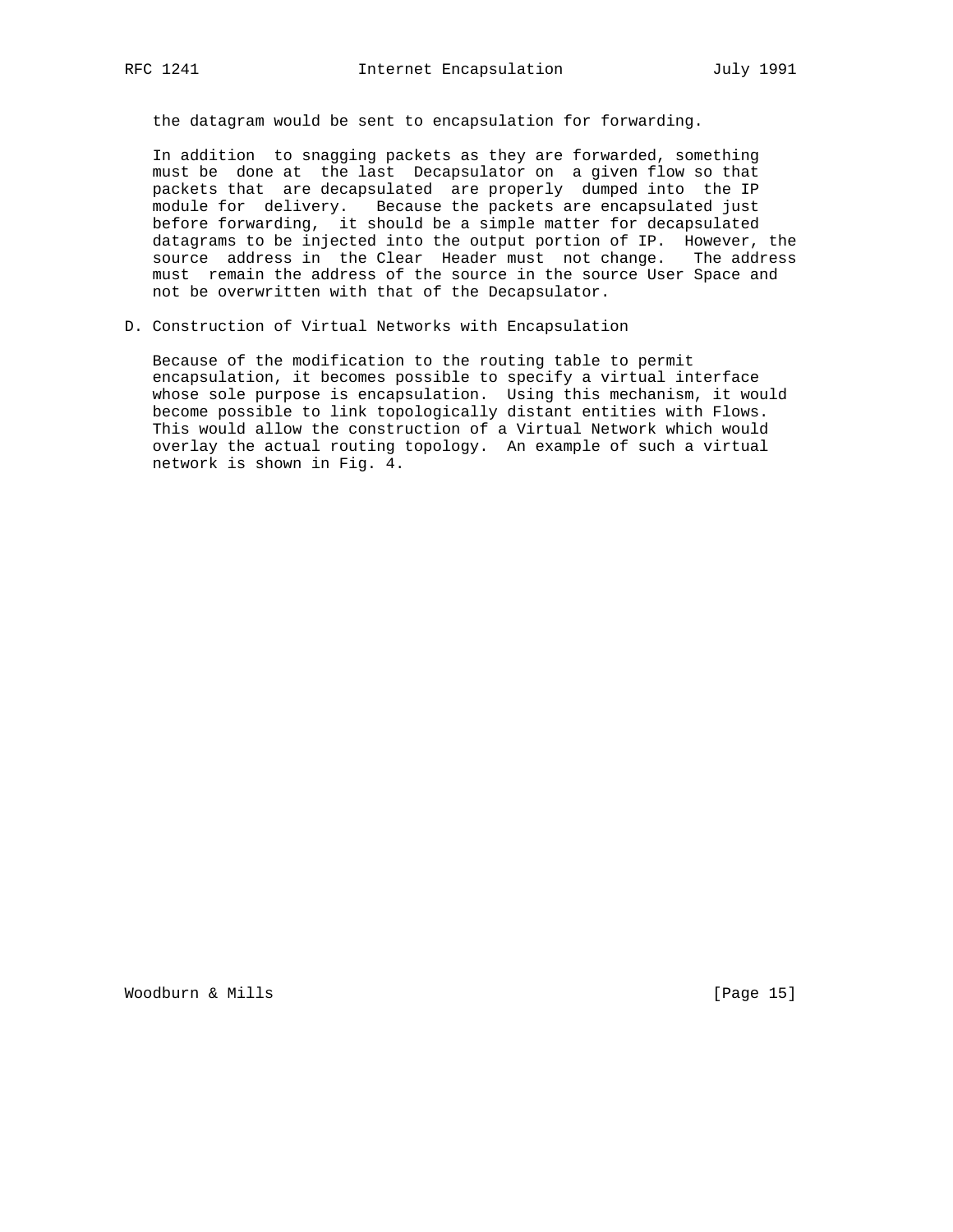

Fig. 4. Virtual Networks Example

 Each Encapsulator shown has an virtual interface on one of the virtual networks. The lines represent individual links in the flows that connect each member of the virtual network. Note that new links could be added between any points as long as the two entities are visible to each other in a common Encapsulation Space. The routing within the virtual network would be handled by the encapsulation mechanism. The programming of the routing tables could be a variant of any of the currently existing routing protocols, an encapsulated OSPF for example.

 With this in mind, it would be possible to have special encapsulation gateways with virtual interfaces on two virtual networks to form an

Woodburn & Mills [Page 16]